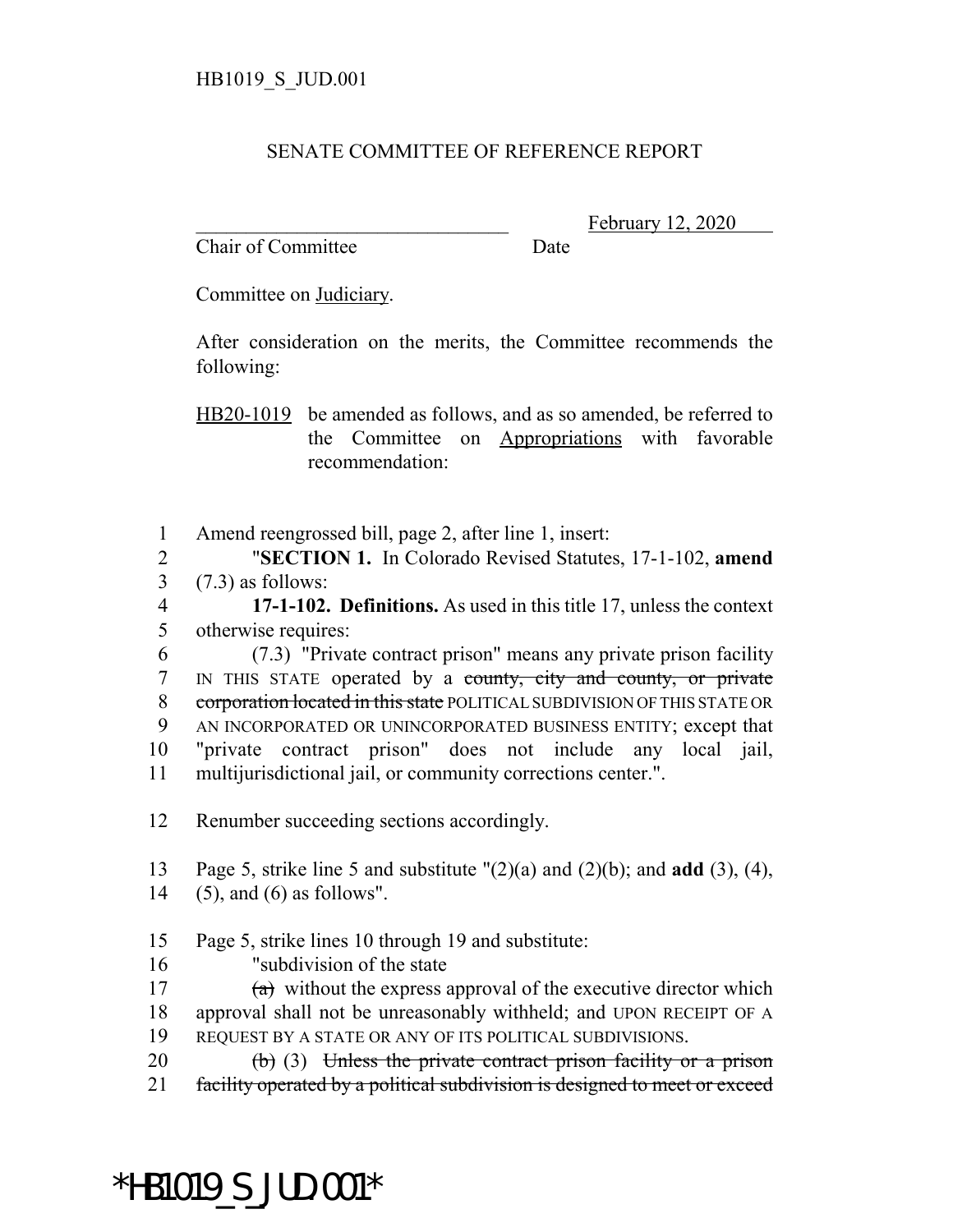1 the appropriate security level for the inmate. IN ORDER TO PROTECT THE HEALTH, SAFETY, AND OTHER INTERESTS OF COLORADO, PRIOR TO APPROVING THE REQUEST IN SUBSECTION (2) OF THIS SECTION, THE DIRECTOR SHALL ENSURE THAT THE FOLLOWING PROVISIONS ARE ADEQUATELY ADDRESSED IN THE CONTRACT OR OTHER BINDING DOCUMENT BETWEEN THE SENDING STATE, THE PRIVATE CONTRACT FACILITY, AND ANY POLITICAL SUBDIVISION IN THE STATE OF COLORADO: 8 (a) THE CUSTODY LEVEL OF THE INMATE FROM OTHER STATES

 DOES NOT EXCEED THE CUSTODY LEVEL PERMISSIBLE IN SECTION 17-1-104.9;

 (b) THE STAFFING LEVEL IS ADEQUATE RELATED TO THE NUMBER OF INMATES FROM THE SENDING STATE AND THE INMATES' SECURITY LEVEL;

 (c) THERE IS NO COMMINGLING OF INMATES FROM MULTIPLE STATES OR THEIR POLITICAL SUBDIVISIONS WHO ARE CO-LOCATED AT A SINGLE PRIVATE CONTRACT PRISON FACILITY IN COLORADO;

 (d) THE SENDING STATE HAS A PLAN TO ADEQUATELY MONITOR OPERATIONS, STAFF AND INMATE SAFETY, AND CONTRACT COMPLIANCE;

 (e) THE CONTRACT BETWEEN THE SENDING STATE, THE PRIVATE CONTRACT PRISON FACILITY LOCATED IN COLORADO, AND ANY POLITICAL SUBDIVISION IN COLORADO INCLUDES A CLAUSE THAT INDEMNIFIES THE STATE OF COLORADO AND ANY OF ITS POLITICAL SUBDIVISIONS FROM ANY LIABILITY RELATED TO LITIGATION THAT MAY BE FILED REGARDING CONDITIONS OF CONFINEMENT, TRANSPORT, TREATMENT OF INMATES, OR ANY OTHER CAUSE OF ACTION RELATED TO THE HOUSING OF INMATES FROM OTHER STATES IN A PRIVATE CONTRACT PRISON FACILITY LOCATED IN COLORADO;

28 (f) THE CONTRACTING PARTIES PROVIDE PROOF OF ADEQUATE INSURANCE COVERAGE THAT NAMES COLORADO AND ANY OF ITS POLITICAL SUBDIVISIONS NOT A PARTY TO THE CONTRACT AS ADDITIONALLY INSURED;

 (g) THE CONTRACT BETWEEN THE SENDING STATE, THE PRIVATE CONTRACT PRISON FACILITY LOCATED IN COLORADO, AND ANY POLITICAL SUBDIVISION IN COLORADO INCLUDES A CLAUSE THAT THE CONTRACTING PARTIES ASSUME JOINT AND SEVERAL LIABILITY FOR REIMBURSING ALL COSTS TO THE STATE OR ANY OF ITS POLITICAL SUBDIVISIONS IN THE EVENT OF ANY INCIDENT, CRIME, OR RIOT BY THE INMATES FROM OTHER STATES THAT REQUIRES THE ENGAGEMENT OF STATE OR LOCAL LAW ENFORCEMENT, CORRECTIONS, MEDICAL PERSONNEL, CRIMINAL INVESTIGATORS, PROSECUTION, OR INCARCERATION PURSUANT TO A CONVICTION IN A COLORADO COURT;

\*HB1019 S JUD.001\*  $-2$ -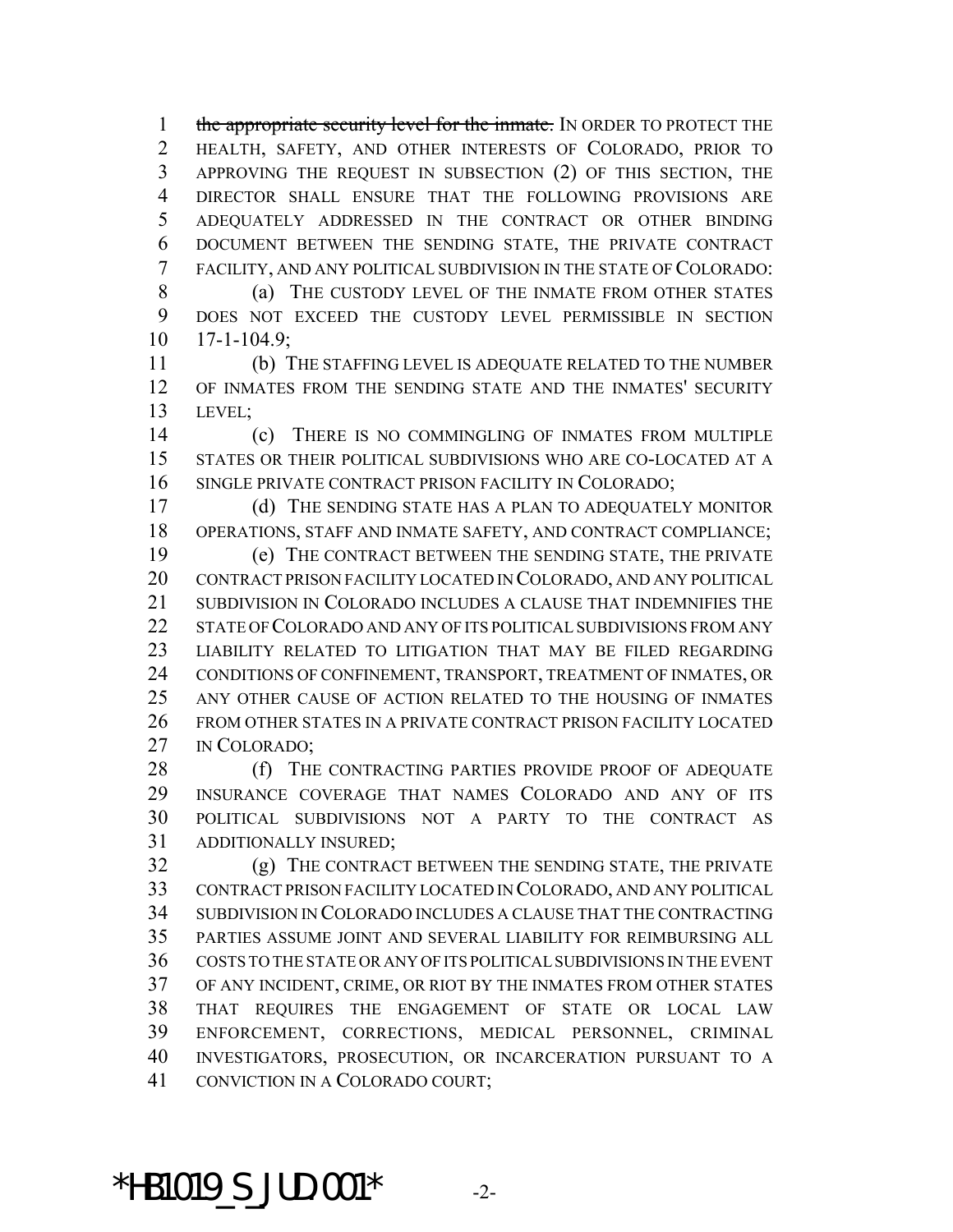(h) AN INMATE FROM ANOTHER STATE SHALL NOT BE TRANSFERRED TO A PRIVATE CONTRACT PRISON FACILITY IN COLORADO IF HE OR SHE IS WITHIN TWELVE MONTHS OF HIS OR HER ELIGIBLE RELEASE DATE;

 (i) THERE IS AN ADEQUATE PLAN TO PROVIDE FOR THE MEDICAL AND MENTAL HEALTH CARE OF THE INMATES FROM OTHER STATES WHO ARE HOUSED IN A PRIVATE CONTRACT PRISON FACILITY IN COLORADO; AND

8 (j) SUCH OTHER CRITERIA FOR THE PROTECTION OF THE HEALTH, SAFETY, AND LIABILITY INTERESTS OF THE STATE OF COLORADO AS DEVELOPED BY THE EXECUTIVE DIRECTOR.

 (4) THE SENDING STATE IS SOLELY RESPONSIBLE FOR MONITORING THE DAY-TO-DAY FACILITY OPERATIONS, TRANSPORT, PROGRAMMING, SERVICE DELIVERY, AND CONDITIONS OF CONFINEMENT IN A PRIVATE CONTRACT FACILITY IN COLORADO THAT HOUSES INMATES FROM THE SENDING STATE.

 (5) THE SENDING STATE AND THE PRIVATE CONTRACT PRISON FACILITY SHALL PROVIDE THE EXECUTIVE DIRECTOR WITH INFORMATION OR DATA NEEDED TO ENSURE COMPLIANCE WITH THIS SECTION.

 (6) UPON A VIOLATION OF THIS SECTION, THE EXECUTIVE DIRECTOR MAY RESCIND HIS OR HER APPROVAL PURSUANT TO SUBSECTION (2) OF THIS SECTION AND MUST PROVIDE AT LEAST SIXTY DAYS' NOTICE TO THE CONTRACTING PARTIES OF THE RECISION.".

Page 5, strike lines 20 through 27.

Page 6, strike lines 1 through 10.

Page 6, strike lines 14 and 15 and substitute "DEPARTMENT OF LOCAL

AFFAIRS SHALL CONTRACT WITH A NATIONALLY RECOGNIZED PRISON

ACCREDITATION ENTITY TO STUDY FUTURE PRISON BED NEEDS IN

COLORADO. WHILE CONDUCTING THE STUDY, THE ENTITY".

Page 6 of the bill, strike lines 20 through 22 and substitute:

"(b) THE DEPARTMENT SHALL CONVENE AN ADVISORY COMMITTEE

THAT CONTAINS THREE REPRESENTATIVES OF LOCAL GOVERNMENTS, OF

WHICH AT LEAST TWO MUST BE COUNTY COMMISSIONERS, SELECTED BY

THE EXECUTIVE DIRECTOR, FROM EACH COUNTY THAT HAS A PRIVATE

PRISON TO CONSULT WITH THE ENTITY DURING THE STUDY.".

Page 6, lines 23 and 24, strike "STOP USING PRIVATE PRISONS AND MOVE"

and substitute "SAFELY REDUCE THE PRISON POPULATION, INCLUDING

\*HB1019 S JUD.001\*  $-3$ -